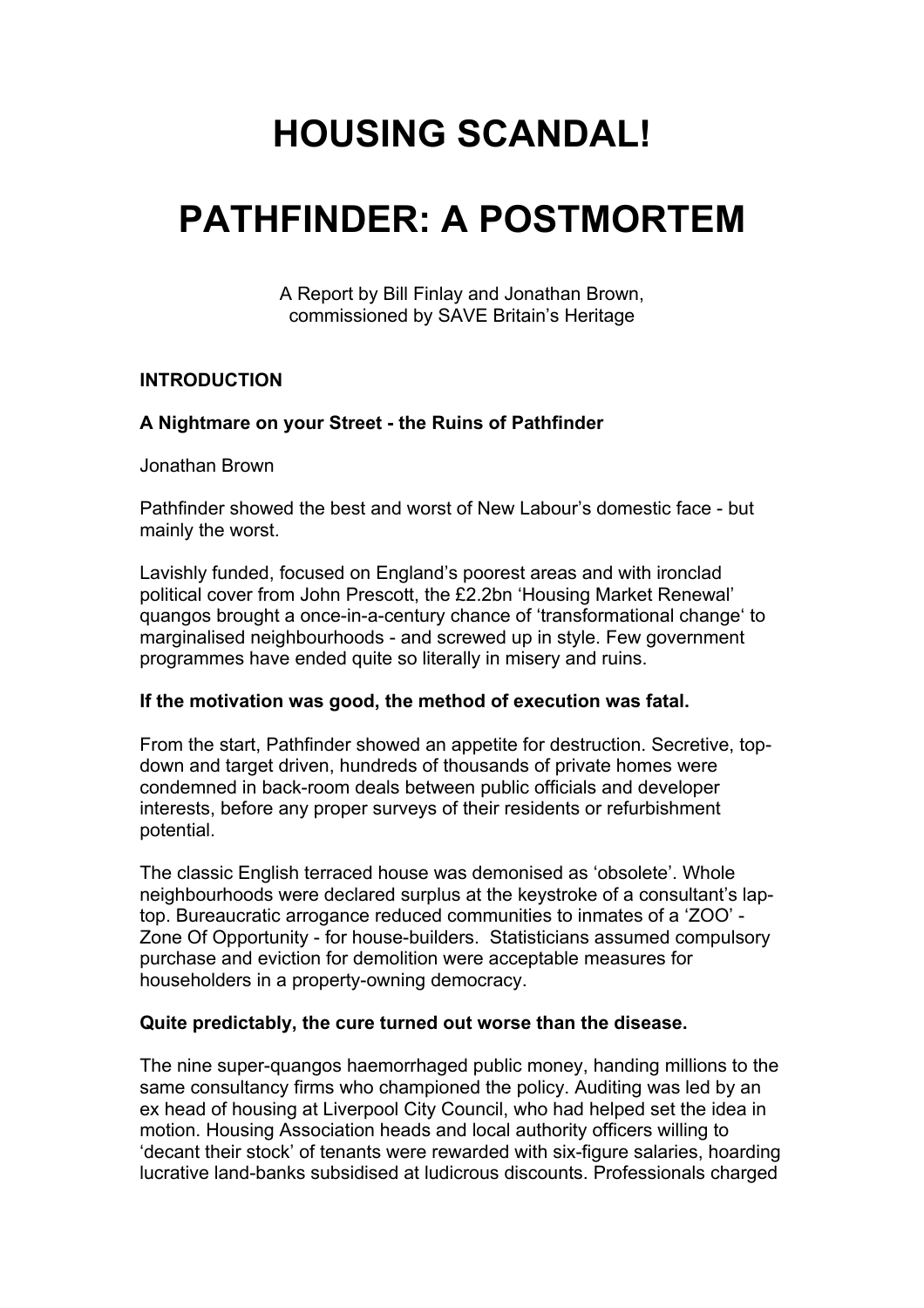heavenly bills for Public Inquiries, whilst elderly owner-occupiers were stripped of equity earned over a life time.

As the new government vacillate over calling time on catastrophe, whole districts lie half-demolished and derelict. Vulnerable households are left stranded in terrifying twilight streets. Communities have been abandoned by their public authorities, deserted by developers once lauded as saviours. Housing waiting lists have mushroomed and countless individuals displaced. Public spending has been brought into disrepute, and a once in a lifetime opportunity lost.

Whatever isolated and expensively procured success stories Pathfinder apologists point to, their abiding legacy will be seen as a baleful decade of delay, decay, dereliction and demolition.

#### **How did it come to this? A Brief History of HMR.**

No question, the North was crying out for investment when New Labour came to power in 1997 - as much of it still is.

Decades of slow industrial decline had careered into the bloody Thatcherite crash. There was no boom and bust in 80s industrial England, just doom and bust - one hard, deep, bitter recession stretching well into the next decade. Mining and making were written off, and those thrown out of work advised to 'get on their bike'. Impacts of poverty on society were hard to resolve when the government claimed there was no such thing. There were riots, strikes and municipal melt-down.

By the end of the 1990s, parts of England's northern towns and cities were making headlines for 'abandonment', with tabloid tales of homes swapped for the price of a secondhand Sierra. Academics warned of 'acute market failure', prophesying that in affected areas, values would never 'correct'.

Their theory was that towns with 'chronic oversupply' of downmarket terraces risked abandonment, waiting in vain to attract people or investment back, because house-buyers could not expect the rise in values familiar in 'sustainable' markets. Offering life-support to such neighbourhoods without resolving market failure would be cash down the pan.

The solution was brutally simple - if an excess of terraced houses was a weight around northern England's neck, then the noose must be removed. No matter if the inhabitants wanted to stay - most were 'non-aspiring' and poor, out of profile with New Britain.

The government funded 'Northern Way' think-tank cited the extraordinary figure of 400,000 'unsustainable' dwellings in need of demolition, not on the basis of poor condition, but rather their location and type. Bizarrely, civil servants, under heavy lobbying, selected a handful of major housebuilders and social landlords as delivery partners - as if the solution to alleged oversupply were to be found in the boardrooms of housing providers.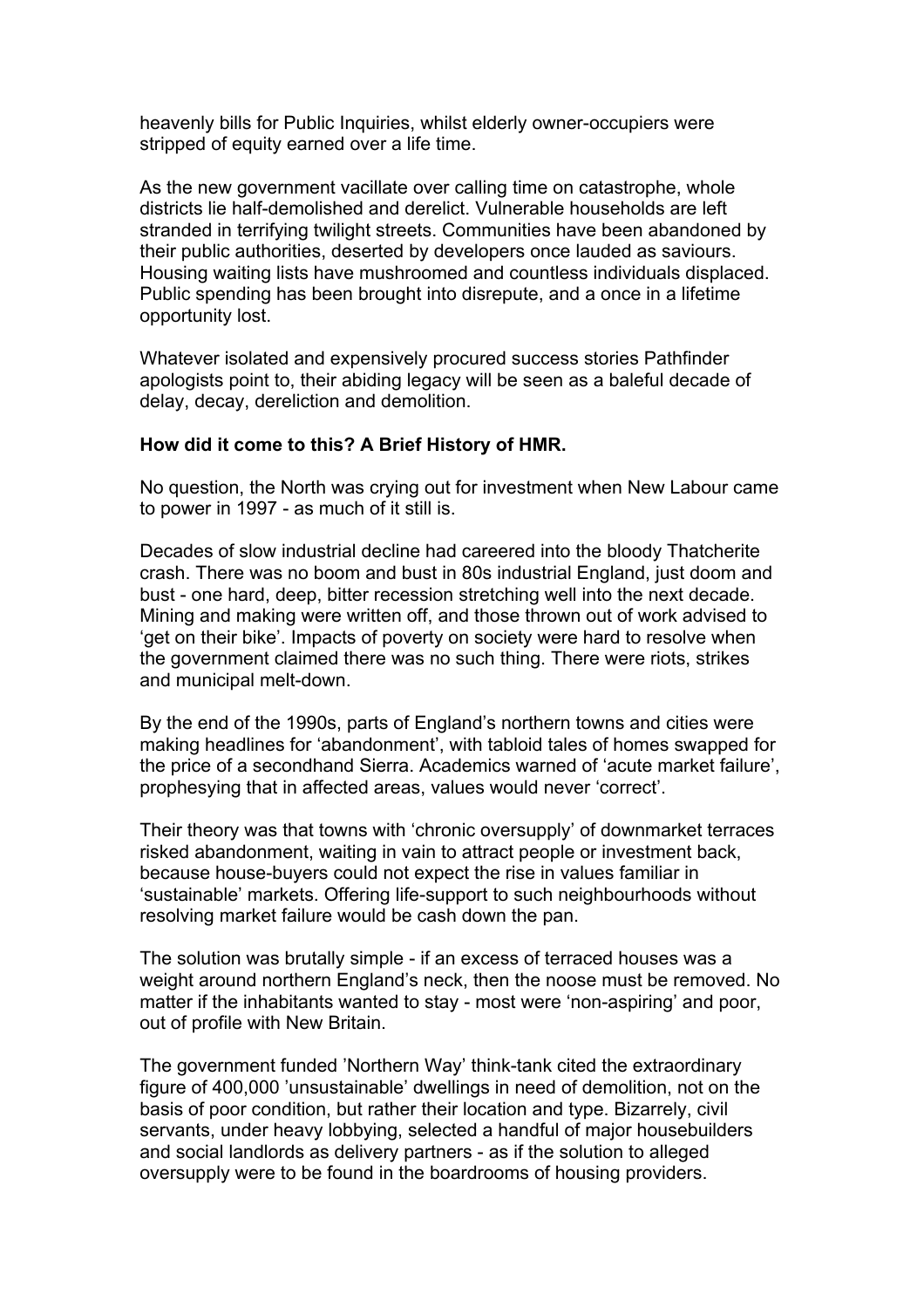### **Why didn't it work? Anatomy of Failure.**

Perhaps the saddest irony is that such negative narratives of low demand, abandonment, obsolete housing and unsustainable neighbourhoods came on the very cusp of a partial but truly dramatic recovery of English cities, which were beginning to reverse population decline dating back even beyond the 1960s clearances.

Building on the wiser regeneration policies of Heseltine and Prescott, and fuelled by the era of easy finance, the centres of Liverpool, Manchester, Birmingham Sheffield and Newcastle experienced a property and construction boom not seen for two generations.

Migration from the over-heated south east, international immigration and a booming Higher Education sector were all helping drive strong housing demand in the North. Footloose and savvy development firms had spotted the potential to rebrand defunct industrial buildings through clever design and marketing, growing new housing markets in urban areas. Even mainstream builders were catching on to the appeal of urban living in apartments and townhouses.

Entrepreneurial outfits like Urban Splash and Regeneration Express showed how this model could be applied to undervalued terraced streets, adding value whilst keeping historic fabric intact.

Tragically, this came just as Pathfinder propaganda was writing off the very neighbourhoods set to benefit from buoyant investor confidence. Refurbishment specialists were turned away whilst the quangos' vast acquisition budgets were soaked up by speculators, stalling 'site assembly' as previous land values were torn up.

Pathfinder's dubious doctrine of 'Housing Market Renewal' actually sealed in the very rot it purported to resolve - the supposed solution became the all too real problem.

### **The Charge Sheet**

Housing Market Renewal Pathfinder's crude interventionism ignored a whole serious of dangerous flaws in its theory, which, as Bill Finlay's devastating critique shows, were glossed over as the 'poacher turned gamekeeper' Audit Commission both scrutinised and ran the show.

There are as many charges to choose from as residents evicted, solid homes destroyed or individual opportunities foregone - but here are ten to set the trial in motion:

### **1 Markets adjusted beyond quangos' control**.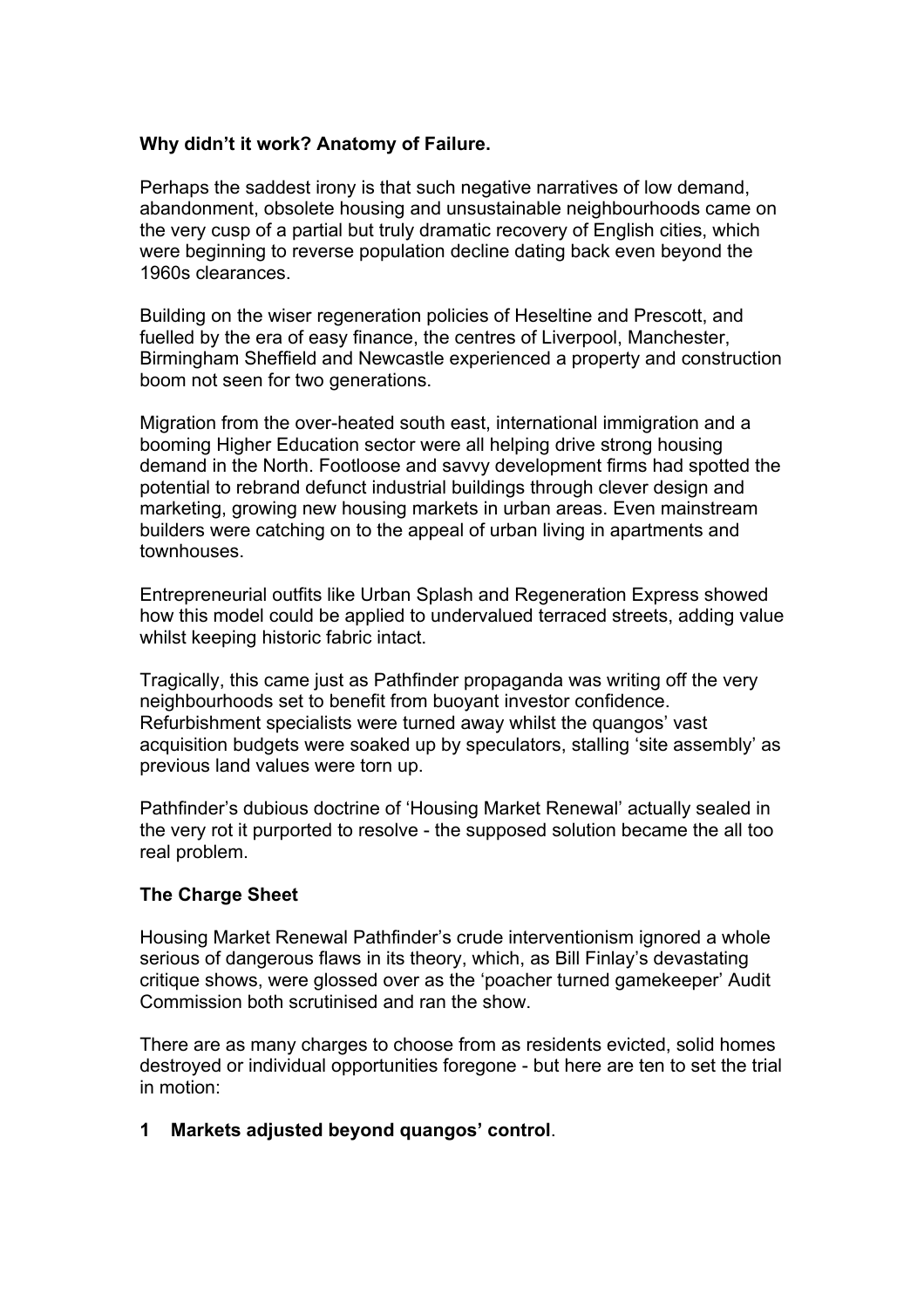Late 90s low demand and ultra low value housing proved a passing phenomenon, and soon became a relic from the recessionary 80s/90s as the number of households chasing homes increased.

Instead of facilitating the spread of urban renaissance, Pathfinders sealed in the rot and blighted artificially 'seized' markets within unfortunate red-lined streets.

# **2 Pathfinders talked places down rather than built them up**.

I recall a conference in Manchester where I heard a Pathfinder boss describe inner Liverpool as an 'urban hell'. I thought this a strange way for a highly paid official to inject confidence in her housing market, and a crude travesty of a complex, historic metropolitan core. In common with many Pathfinder areas, such neighbourhoods certainly contain deep deprivation, but also sustain a rich array of ethnic and cultural diversity, small and large businesses, great arterial boulevards, grand Victorian parks, conservation areas and a thriving University life.

# **3 Pathfinder diagnosed the wrong causes**.

Put bluntly, it's the economy, stupid. Jobs and access to them are the real issue, not low house prices or terraced streets, which in many cases offer the solution to attract new residents and turn markets round. In the big cities, HMR money could have created permanent jobs through green retro-fit refurbishment, managed workspace and land trusts. In a remote place like Accrington, Pathfinder millions would have been more wisely spent reviving good public transport links to job markets in central Manchester and Preston.

# **4 Pathfinder prescribed a dangerous and discredited medicine**.

Demolition of the very layouts that sustain cosmopolitan urban living, and replacement by poorer quality suburban density forms, simply repeated planning mistakes of 1960s and 70s clearances.

'The intrinsic urban quality of the streets, with their street trees, mix of uses and high-quality materials [stone, slate and brick], is seldom reproduced in lower-density replacements. Thus, the replacement dwellings will not last as long or be as attractive as those they are replacing.

Clearance and rebuild to an ever lower standard maintains a vicious circle across the inner city: the cycle of decay and renewal is being accelerated - it is the very opposite of sustainability.' Trevor Skempton RIBA, President of the Liverpool Architectural Society.

# **5 Pathfinder ignored sensible solutions.**

Clearance targets disdained not just refurbishment, but other well tried and usually much cheaper packages of regeneration improvements, like investing in better schools, play-streets and parks. Most neighbourhoods are repaired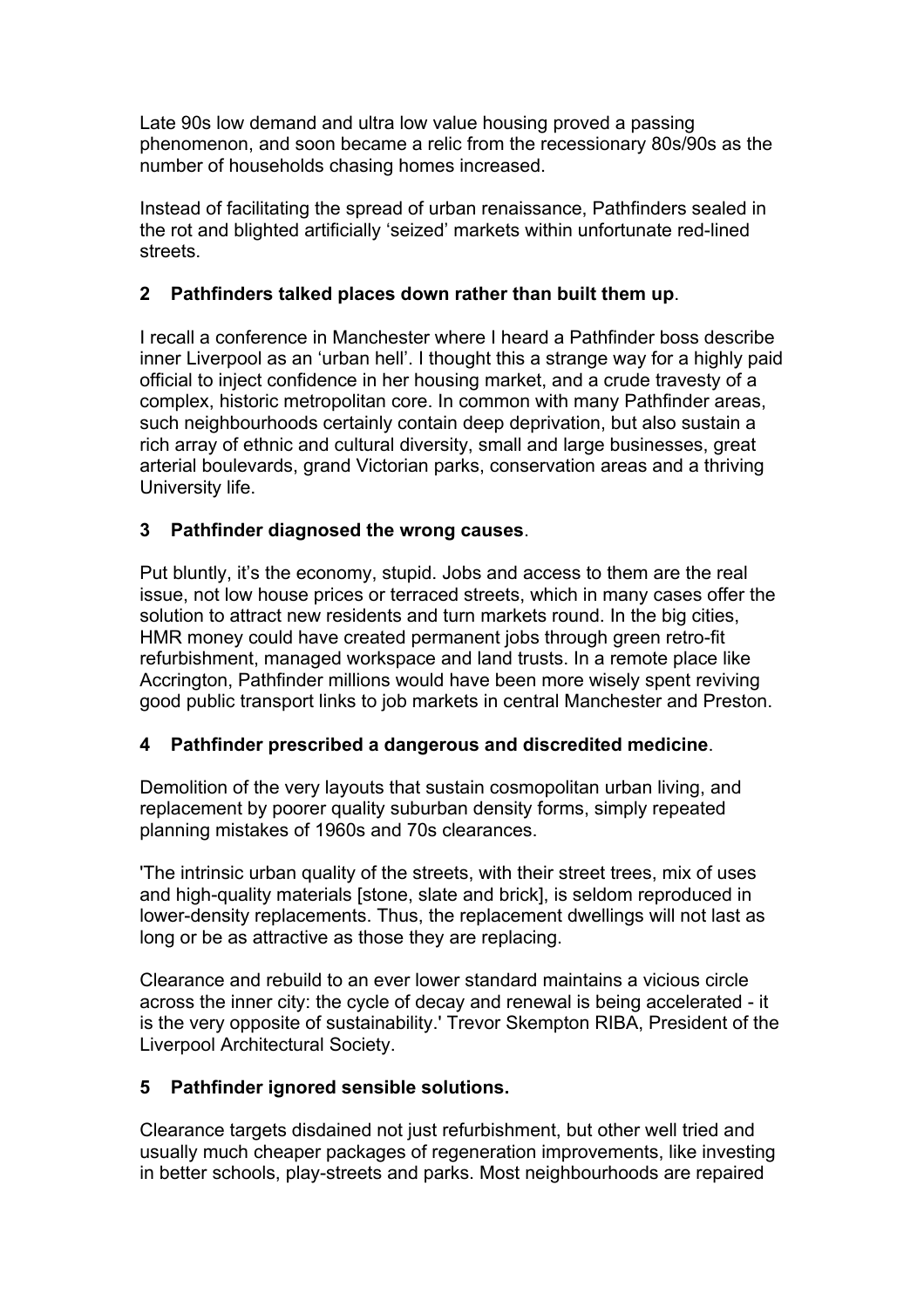and renewed without any public intervention - home owners and responsible landlords do the job themselves. In poorer areas, most would do the same if they could. Well tried solutions include small bridging grants or measures to improve household circumstances and build market confidence. Instead of nurturing neighbourhood confidence with sensitive interventions, Pathfinder simply wrote them off.

# **6 Pathfinder distorted local democracy**.

Councils chased the grant despite the damaging terms, and suppressed dissenters through sidelining and spin. You can't entirely blame local authorities on, say Merseyside, for turning a blind eye when up to £2.85bn of investment over 15 years was promised by the city-region's New Heartlands quango. That kind of money buys a lot of support, or at least silence - in some cases core functions like Environmental Health ended up relying on HMR for half their funding. But the mainstreaming of Pathfinder funding exacerbated the lack of scrutiny - the main parties acted as a 'demolition coalition', afraid to bite the hand that fed such riches, and professional independence was compromised.

The most disturbing aspect has been the role of Registered Social Landlords (RSLs), the 'third sector' housing associations set up thirty years ago at grass roots level but now morphed into multi-billion organisations, with monopoly landowner status across whole districts. Numerous Senior Councillors have accepted paid roles on RSL Boards, and RSL Chief Executives such as Riverside's c.£240k p.a. CEO Deborah Shackleton in turn sit on regional Leaders Boards. Company law means councillors are obliged to prioritise RSL interests - a blatant conflict when tensions arise.

# **7 Pathfinder rewarded failure**.

Registered Social Landlords (RSLs) 'driven by development ambitions' and complicit officials who were the agents of eviction grew rich while ordinary people lost their hard won equity. The money-go-round between local authority housing officials and the major Social Landlords is dizzying.

Both abused their power to 'switch neighbourhoods off' by 'decanting' tenants en masse before commissioning Neighbourhood Renewal Assessments, which showed areas apparently boarded up, abandoned and therefore 'unsustainable'. RSLs were rewarded for doing deals that orchestrated blight, with vast tranches of interim grant money - 'living through change' - to compensate for lost rental income, and long term monopoly land stakes at knock down prices - pun very much intended.

Unaccountable either to democratic scrutiny or consumer market forces, ruthless Social Landlords have proved immune to public criticism or Parliamentary condemnation. This open letter from cross-bench peer Lord Alton would have shamed a change of approach from most public bodies: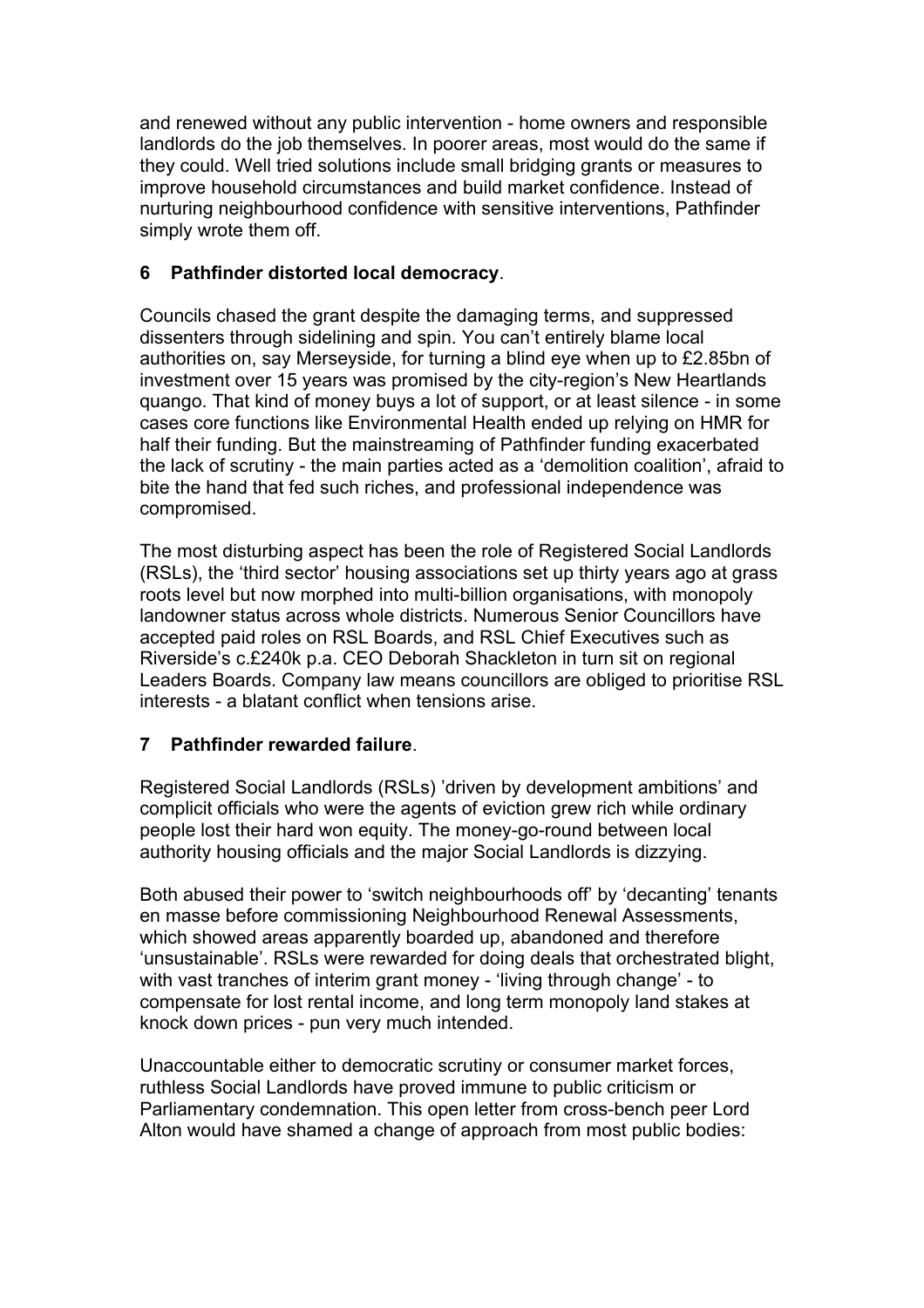'I recently visited the Lodge Lane Regeneration Group in Toxteth and their representatives showed me, on the ground, publicly-owned properties that have been allowed to stand empty and decay. This is an absolute disgrace.

The Government should tell us how many of the empty properties in the Pathfinder areas are owned by housing associations [70% is typical] and what consideration they have given to requiring these properties to be placed for sale on the open market, with priority given to local residents who would like to become owner occupiers. That would be a more imaginative approach than hiring yet more bulldozers.'

David Alton, Lord Alton of Liverpool, Cross-bench Peer and former Liberal MP

# **8 Pathfinder killed local economies**.

Removal of people means removal of networks of exchange - within and beyond the cash economy - and all the multiplier and supply chain effects they bring.

The received wisdom that people left northern cities because their economy crashed is a partial fallacy - in fact, urban economies crashed in the 70s and 80s in no small part because working populations were shipped out of core neighbourhoods in the clearances, or subsequently fled the mess created.

This historic lesson and folk-memory was lost on the new evangelists of clearance, but the effect was the same - mass eviction and 'decanting' means no customers for shops, no regulars in the local, no congregations for places of worship and no demand for tradesmen or teachers. RSLs were insulated from this hollowing out through Pathfinder subsidy - but small businesses and other services were left to swing in the winds of change. Housing assets acquired for millions are being written down by an astonishing 20% per annum due to Pathfinder blight - enabling their virtual giveaway to developers and RSLs.

# **9 Pathfinder worsened social deprivation and housing need**.

Shelter's report on the effects of HMR in Liverpool makes difficult reading - an increase in over-crowding, homelessness, disproportionate impacts on black and minority ethnic families and poor conditions. To this can be added doubled waiting lists, infestations and blight. Labour minister and Liverpool Wavertree MP Jane Kennedy Called the infamous Edge Lane clearance an act of 'social cleansing'.

The House of Commons Public Accounts Committee found Pathfinders priced out poor owner occupiers, leaving them with an equity shortfall averaging £35,000. In 2008 they warned HMR threatened the distinctive historic character of neighbourhoods, and created a risk that demolition sites rather than newly built homes will be the programme's legacy - exactly what has come to pass.

# **10 Pathfinder was environmentally stupid**.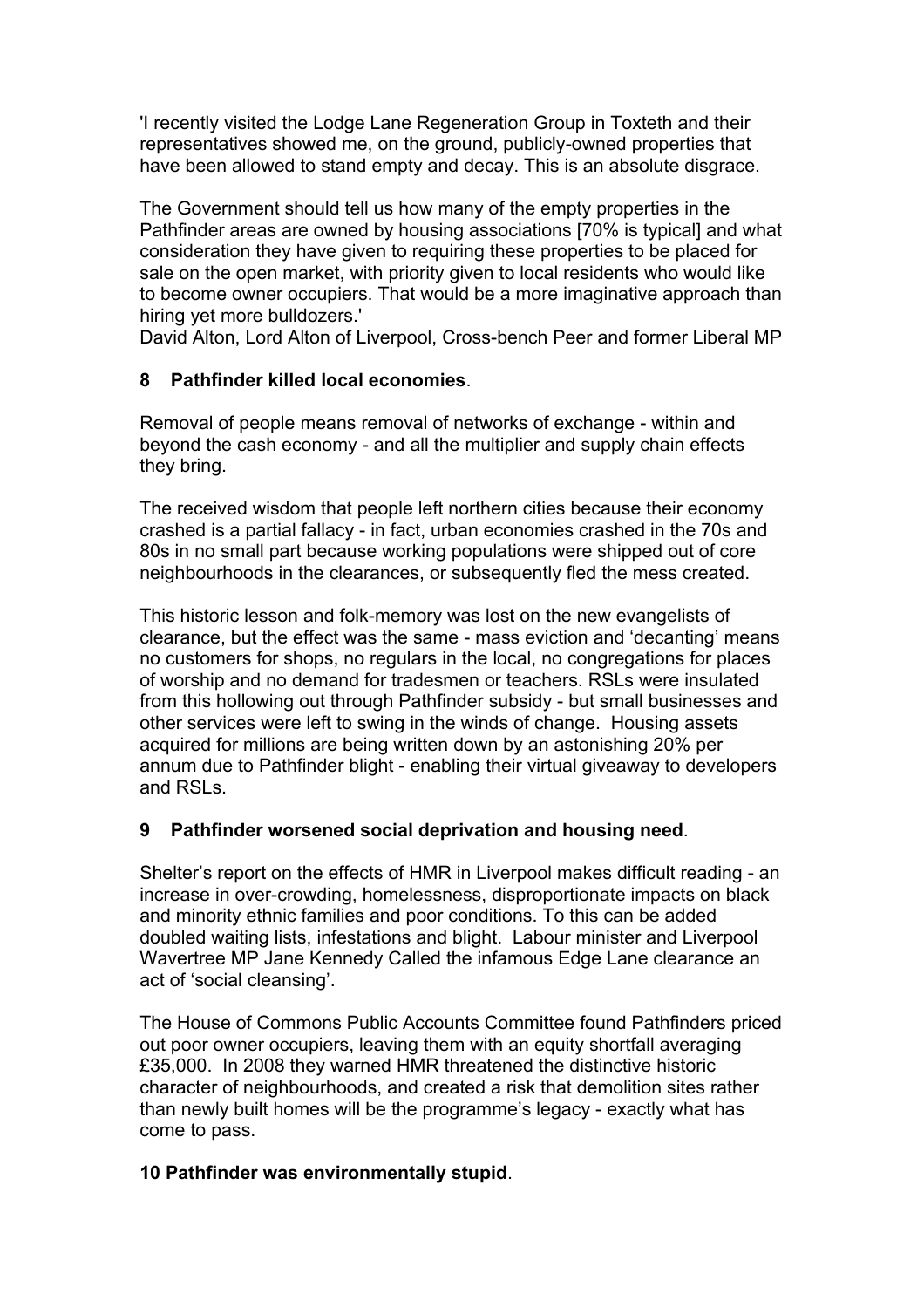£2.2bn could have pioneered world leading ecological retro-fit technologies, and kick-started thriving new green economies, but instead simply imposed blandardised bog-standard house-types.

The huge subsidy swilled into Pathfinder areas should have been used to pioneer efficient refurbishment and construction techniques. With enlightened leadership, a truly 'pathfinding' programme would have helped Northern towns build a new knowledge base, raise skill levels and develop manufacturing supply chains ready to compete for contracts in the multi-billion European 'retro-fit' industry. With a few isolated exceptions, it was not to be. Renowned sustainability Professor Anne Power of the London School of Economics damned HMR clearances as 'clumsy, insensitive and wasteful' in her report for the Urban Task Force.

SAVE's brilliant 'Life after Pathfinder' report with Mark Hines Architects shows in detail how more enlightened revival might yet be achieved, without such monstrous waste of public money:

http://www.savebritainsheritage.org/news/campaign.php?id=144

#### **Pathfinder's undead - the Nightmare Continues?**

You'll find fairly few defenders of Pathfinder, beyond direct beneficiaries and £850 a day consultants like Dr. Nevin, who designed and benefitted from the programme. Here

Indeed, it is hard to think of a domestic policy that unites a broader range of opponents.

From Toxteth's black-community leaders to cross-bench Peers, Big Issue and Guardian journalists to the Telegraph, Mail and Express, Labour ministers to Tory MPs, RIBA's architectural modernists to the Prince of Wales, residents, radical students, establishment Professors, housing charities, heritage experts, the National Audit Office - thousands have in some way blasted the scheme as an assault on good sense and accepted policy principles.

Yet Pathfinder refuses to die. Although the coalition scrapped demolition targets, bulldozers continue to roll, and new 'transition' funding is being negotiated by civil servants to bail-out Pathfinder's massive liabilities.

After making supportive noises on refurbishment and residents' rights, the Conservative Secretary of State risks turning 'Pontius Pickles', refusing to use his powers to force councils to sell off homes acquired under duress. Despite David Cameron's visit in 2007, when he and his Shadow Cabinet promised to help residents fighting demolition, in power his Ministers seem to have washed their hands of Toxteth's famous Welsh Streets.

[Incidentally, Liverpool's planning committee meet today (19th April 2011) to condemn some 400 homes there, including the birthplace of Ringo Starr -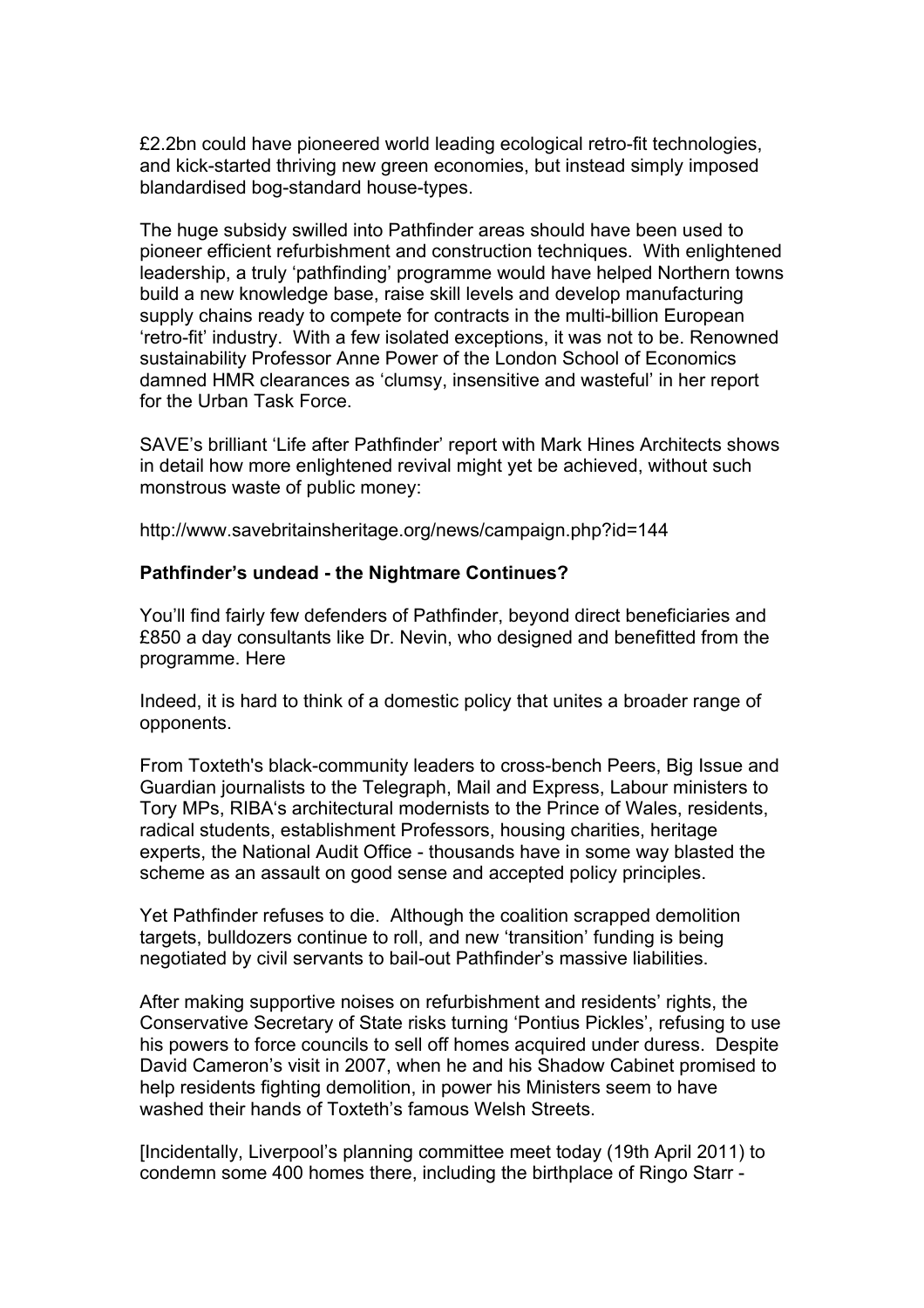truly a scandal in a historic neighbourhood with better than average housing conditions before Pathfinder, and Madryn Street residents 33 to 1 against clearance in 2005.]

Most disturbingly perhaps, the new Localism Bill perpetuates massive expansions of CPO powers set in place under New Labour's 2008 Housing and Regeneration Act. This is a complex area but in basic terms, authorities previously had to prove land and property was 'derelict and underused' when making a case for CPO, unless some major development scheme was of over-riding public interest. This threshold protected owner occupiers and businesses from being pushed out by corrupt or arbitrary deals - because a normally occupied house or premises is not of course 'derelict or underused'.

In 2008 the Homes and Communities Agency (HCA) obtained rights to take homes and property compulsorily simply if, in its opinion, they and their surroundings needed 'regeneration'. Checks and balances are vanishingly thin. In the Localism Act, such Orwellian powers are to be extended to the new Big City Mayors, which even Boris Johnson's advisor Sir Simon Milton has warned could empower a 'rogue mayor' to a sinister degree - a landgrabber's charter in the wrong hands.

#### **A suggested way-forward.**

Pathfinder's destructive demise has left many neighbourhoods in a messy limbo. Their remaining residents must not be deprived of funds just because the last scheme failed so badly - but any new approach cannot in all conscience reward the same old agents of failure.

#### **We recommend:**

- New funding should be targeted mainly at repair and refurbishment, and decisions placed in the control of individual occupants and owners, as were the successful area-based grant schemes 20 - 30 years ago.
- Mega-Social-Landlords driven by development ambitions must be brought under tight democratic control to make them better neighbours - 70% of their income is publicly funded grant and housing benefit. They must be subject to Freedom of Information Act legislation, proper scrutiny and limits on their monopoly ownership of entire communities. If necessary, they should be broken back down into smaller tenant coops and housing associations, as was their original intent. The HCA should not be both funder and auditor.
- Area-based retro-fit to high environmental standards will help renew market confidence and generate economic opportunity in deprived areas much more effectively than expensive HMR quangos, as SAVE's 'After Pathfinder' report has shown: http://www.savebritainsheritage.org/news/campaign.php?id=144